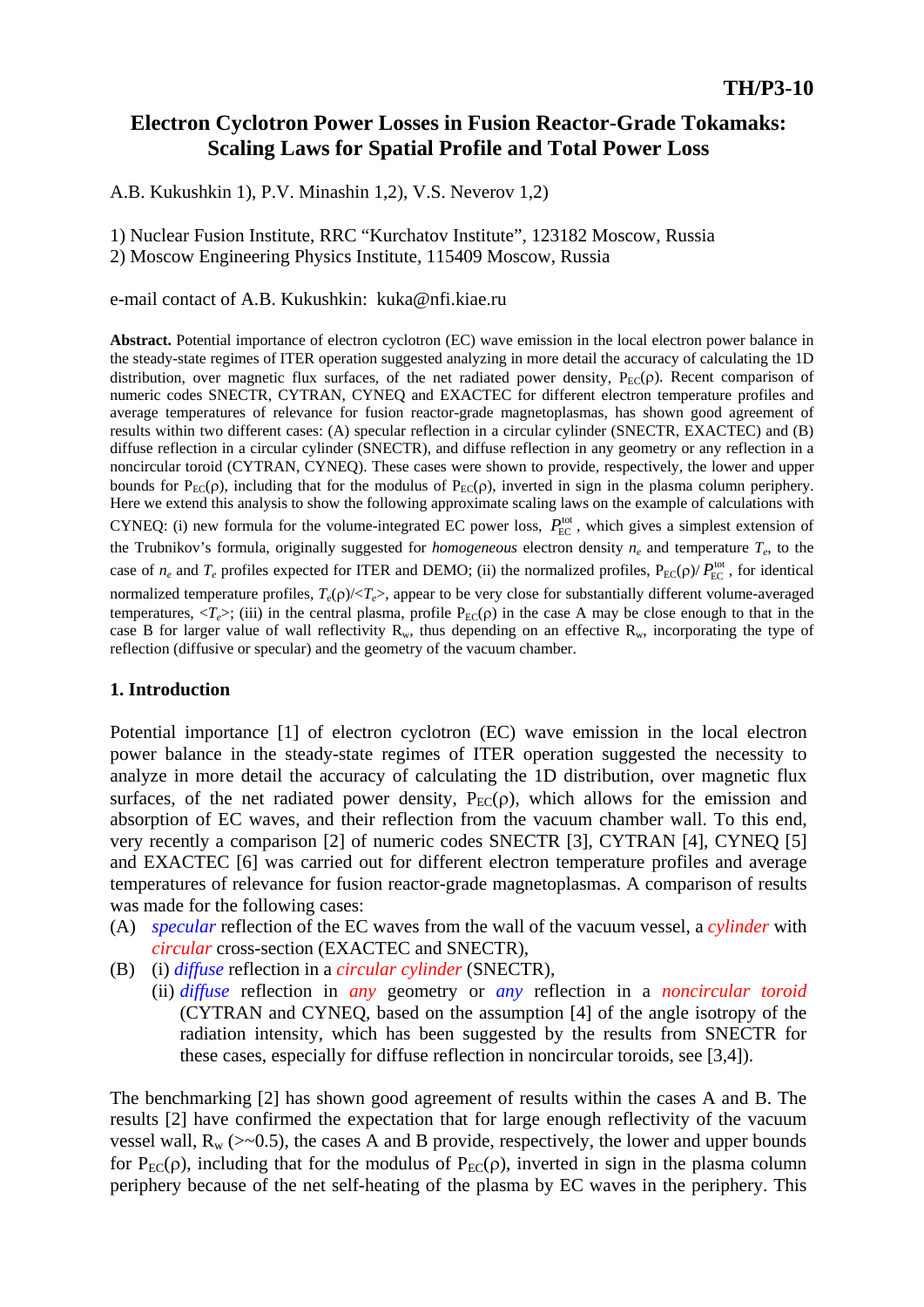expectation was based on the fact that either the diffuse reflection or the noncircular toroidal geometry make

(\*) the trajectories of the waves distributed more homogeneously over the plasma volume,

(\*\*) the radiation intensity more isotropic in the wave direction angles,

as compared with the case of specular reflection in a circular cylinder. The above homogenization and isotropisation of radiation intensity are valid for radiation frequencies for which the mean free path of the waves is comparable with, or exceeds, the plasma column diameter, while these frequencies appear to be responsible for the dominant contribution to  $P_{EC}(\rho)$  for large enough  $R_w$  (see [3-6]). In the case A, the radiation from the hot plasma core is reflected from the wall back and, hence, its re-absorption in the core is higher, as compared with the case B. In the latter case, the radiation from the hot plasma core travels longer in a colder periphery and is absorbed there stronger, giving a stronger reversal of  $P_{EC}(\rho)$ .

Here we extend this analysis to show the following approximate scaling laws on the example of calculations with CYNEQ: (i) new simple formula for the volume-integrated EC power loss,  $P_{EC}^{tot}$  (Sec. 2); (ii) universal shape of the  $P_{EC}(\rho)$  profile: namely, the normalized profile,  $P_{EC}(\rho)/P_{EC}^{\text{tot}}$ , appears to be very close for identical normalized temperature profiles,  $T_e(\rho)/\langle T_e \rangle$ and substantially different volume-averaged temperatures,  $\langle T_e \rangle$ ; this suggests the possibility of characterizing the accuracy of various numeric codes (Sec. 3); and (iii) in the central part of plasma, profile  $P_{EC}(\rho)$  in the case A may be close enough to that in the case B for larger value of  $R_w$ , that suggests introduction of an effective  $R_w$ , incorporating the type of reflection (diffusive or specular) and the geometry of the vacuum chamber (Sec. 4).

### **2. New Formula for Volume-Integrated EC Power Loss in Tokamaks**

The first successful attempt to suggest a fitting formula, which describes numerical results for the volume-integrated EC power loss,  $P_{EC}^{tot}$ , in fusion reactor-grade plasmas, was done by Trubnikov [7] for *homogeneous* electron density  $n_e$  and temperature  $T_e$  (the accuracy of Trubnikov's formula is ~50% in the range  $5 < T_e < 100$  keV [7]; for the survey of subsequent variations/improvements see the survey [8]). Similar task for a wide class of *inhomogeneous ne* and *Te* profiles, defined by

$$
T_e(\rho) = T_e(1) + (T_e(0) - T_e(1)) \left[1 - \rho^{\beta_T}\right]^{\gamma_T},
$$
\n(1)

$$
n_e(\rho) = n_e(1) + (n_e(0) - n_e(1)) \left[ 1 - \rho^{\beta_n} \right]^{r_n},
$$
\n(2)

(for  $\beta_n=2$ ) was fulfilled in [9] (first formula on page 674) via fitting (with an accuracy less than 10%) the results of direct numerical integration along EC wave path in toroidal geometry without wave's reflection from the walls  $(R_w=0)$  and using the scaling law (1- $\overline{R}_w$ <sup>1/2</sup>, suggested in [7] for a cylinder and verified in [3] for a toroid. The treatment [9] extended the similar work [10] where both  $\beta_n$  and  $\beta_T$  were fixed (see Eq. (15) in [10]). However, the presence of particular parameters ( $\beta_T$ ,  $\gamma_T$ ,  $\gamma_n$ , in [9] and  $\gamma_T$ ,  $\gamma_n$  in [10]) requires solving an inverse problem of their reconstruction in the case when  $n_e$  and  $T_e$  profiles do not belong to the class of Eqs.  $(1),(2)$ .

To avoid this difficulty we propose a new formula which fits the numerical results from CYNEQ and gives a simplest extension of the formula [7] to the case of  $n_e$  and  $T_e$  profiles expected for fusion reactor-grade tokamaks (ITER and DEMO):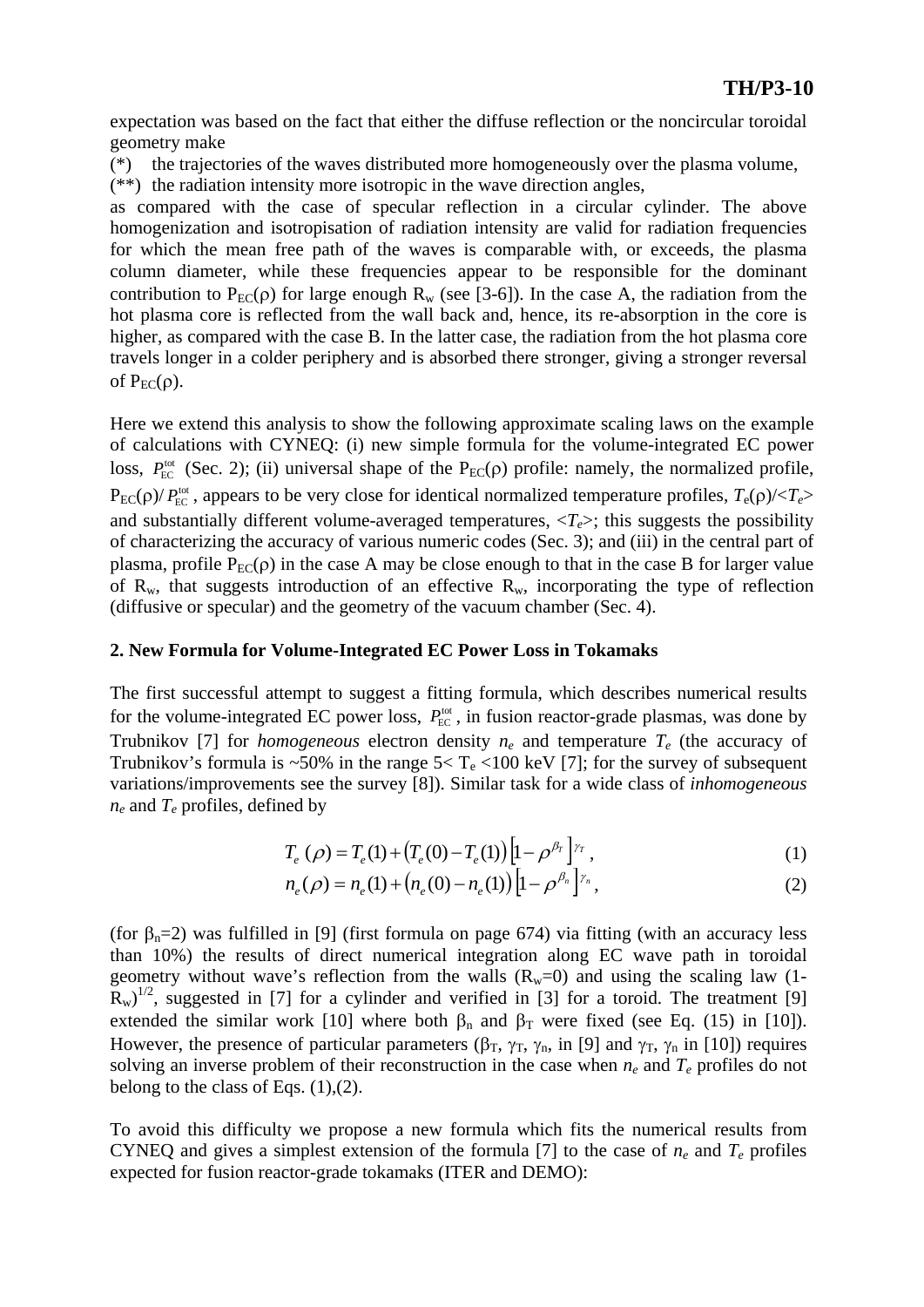$$
P_{EC}^{tot} = 4.14 \cdot 10^{-7} \frac{\sqrt{n_{e}^{(eff)}} \left(T_{e}^{(eff)}\right)^{2.5} B_0^{2.5} \sqrt{1 - R_W}}{\sqrt{a_{eff}}} \left(1 + 2.5 \frac{T_{e}^{(eff)}}{511}\right) V, \quad [MW], \tag{3}
$$

where the effective temperature  $T^{(eff)}$  differs from the volume-averaged temperature, while effective density coincides with the volume-averaged density,  $T_{_e}^{(e\!f\!f}$ 

$$
T_{e}^{(eff)} = \int_{0}^{1} T_{e}(\rho) d\rho \neq \langle T_{e} \rangle \equiv 2 \int_{0}^{1} T_{e}(\rho) \rho d\rho , \qquad n_{e}^{(eff)} = \langle n_{e} \rangle . \tag{4}
$$

In Eq. (3), the density is in 10<sup>20</sup> m-3, temperature, in keV;  $V = 2\pi R \pi a_{eff}^2$  is plasma volume; major, *R*, and *effective* minor radius, allowing for elongation *k*,  $a_{\text{eff}} = a \cdot (k)^{1/2}$ , are in meters; magnetic field on axis,  $B_0$ , in Tesla. Here, the calculations of CYNEQ are carried out assuming that the profile of *total* magnetic field, averaged over magnetic surface, is flat, that, e.g., for ITER "inductive" regime is accurate to <20% [11]:  $B_{tot}(\rho)=B_T(0)=B_0$ . Formula (3) coincides with the result [7] for a homogeneous  $T_e$  and  $n_e$  profiles if one uses Trubnikov's transparency factor and takes the weakly relativistic expression for the volumetric (i.e. fully transparent) total EC power loss.

A comparison of absolute values and relative deviations of formula (3) and formula [9] from CYNEQ's results is carried our for various temperature profiles given in Table I. Most of major parameters are taken close to ITER case:  $R=6.2$  m,  $a_{\text{eff}}=2$  m,  $B_0=5.3$  T,  $R_W=0.6$ ,  $n_e(0) = 1 \cdot 10^{20} \text{ m}^{-3}$ ,  $n_e(1) = 0.5 \cdot 10^{20} \text{ m}^{-3}$ ,  $\beta_n = 2$ ,  $\gamma_n = 0.1$ . The results are presented in Figure 1. Note that we compare with formula [9] for elongation  $k=1$  (this corresponds to neglecting some deviation of this formula from the dependence on *a* and *k* via the unified parameter  $a_{\text{eff}}$ ). The ITB-profile designates a profile which is steeper than the "advanced"  $T_e$  profile and is close enough to the case of the observed internal transport barriers.

| Profile number |                                                                                              |                               | 2 |  | $\overline{4}$ | 5 <sub>1</sub> | 6                                 | $\tau$ | 8 |                                 |  |  |  |                                    | 9 10 11 12 13 14 15 16 17 18 19 20 21 22 23 24 |  |                              |  |                                   |  |  |                                 |  |  |  |
|----------------|----------------------------------------------------------------------------------------------|-------------------------------|---|--|----------------|----------------|-----------------------------------|--------|---|---------------------------------|--|--|--|------------------------------------|------------------------------------------------|--|------------------------------|--|-----------------------------------|--|--|---------------------------------|--|--|--|
| $T_e$ , keV    | $T_e(0)$ [20[30]40]50[20]30]40] 50 [20]30]40]50 [20] 30 [40] 50 [20]30]40]50[20] 30 [40] 50] |                               |   |  |                |                |                                   |        |   |                                 |  |  |  |                                    |                                                |  |                              |  |                                   |  |  |                                 |  |  |  |
|                | $T_e(1)$                                                                                     |                               |   |  |                | 0.01           |                                   |        |   |                                 |  |  |  | 0.01                               |                                                |  |                              |  |                                   |  |  | 0.01                            |  |  |  |
| Profile type   |                                                                                              | parabolic<br>with<br>pedestal |   |  |                |                | parabolic<br>without<br>pedestal  |        |   | ITB-profile<br>with<br>pedestal |  |  |  | ITB-profile<br>without<br>pedestal |                                                |  | advanced<br>with<br>pedestal |  |                                   |  |  | advanced<br>without<br>pedestal |  |  |  |
|                |                                                                                              |                               |   |  |                |                | $\gamma_{T} = 1.5, \beta_{T} = 2$ |        |   |                                 |  |  |  |                                    | $\gamma_{\tau} = 16.1, \beta_{\tau} = 9.3$     |  |                              |  | $\gamma_{T} = 8, \beta_{T} = 5.4$ |  |  |                                 |  |  |  |

TABLE I: PARAMETERS OF TEMPERATURE PROFILES

It is seen that for the cases of most practical interest for a fusion reactor, namely profiles with a pedestal, the deviation is less than 25%. (Note that, e.g., for the regimes 1-4 taking  $T^{(eff)}$  =  $\langle T_e \rangle$  in Eq. (3) gives the ~40% underestimate of CYNEQ's results.) Also, formula [9] shows good agreement with the results from CYNEQ for *Te* profiles of Table I. *e eff*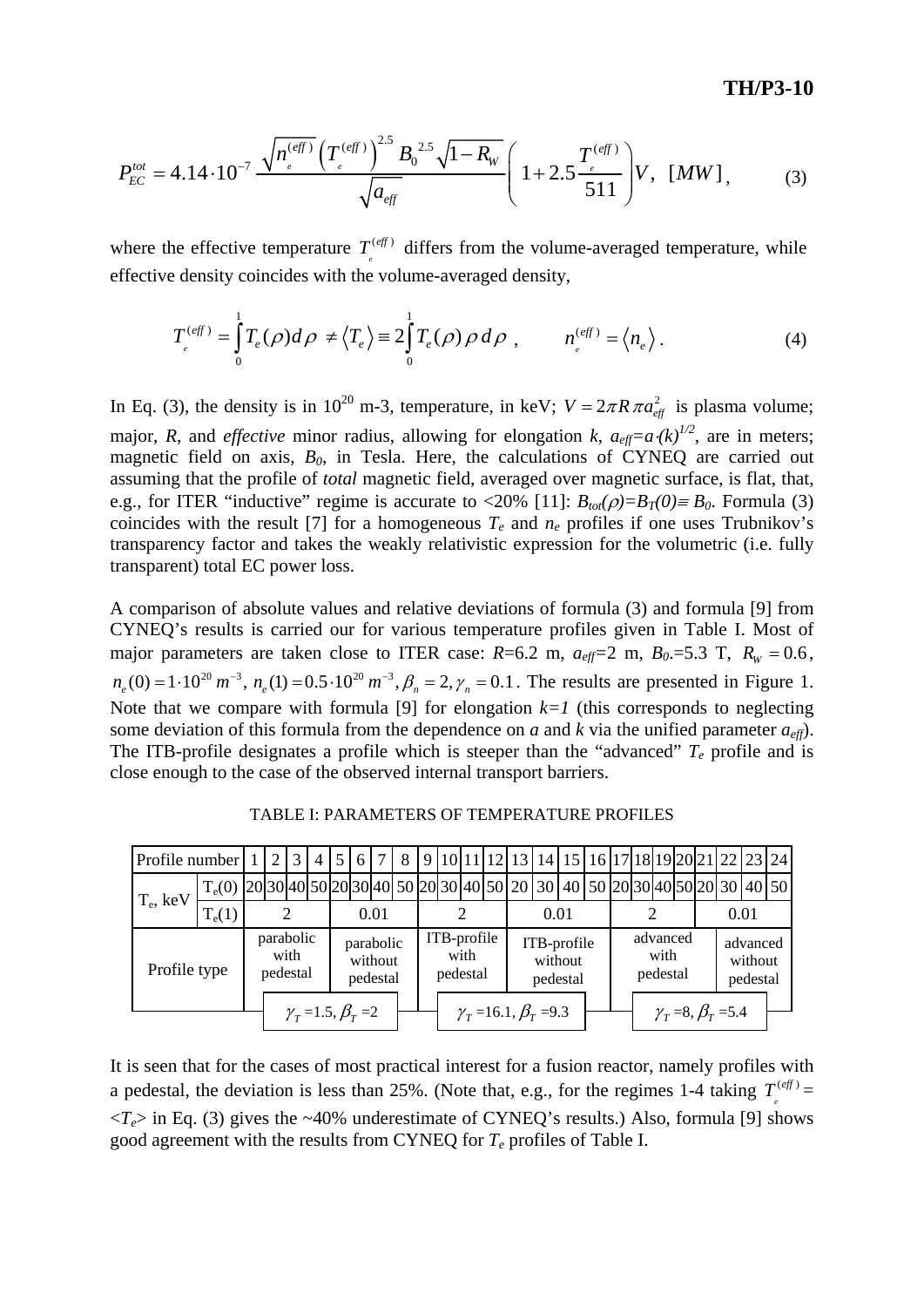## **TH/P3-10**



*FIG. 1. Upper: comparison of EC total power loss, calculated with CYNEQ, formula (3) and formula [9] (first formula on page 674), for temperature profiles from Table I. Lower: relative deviations of these formulae from CYNEQ's results,*  $\delta = |P_{EC}^{tot}/P_{EC}^{tot,CYNEQ} - 1| \cdot 100\%$ .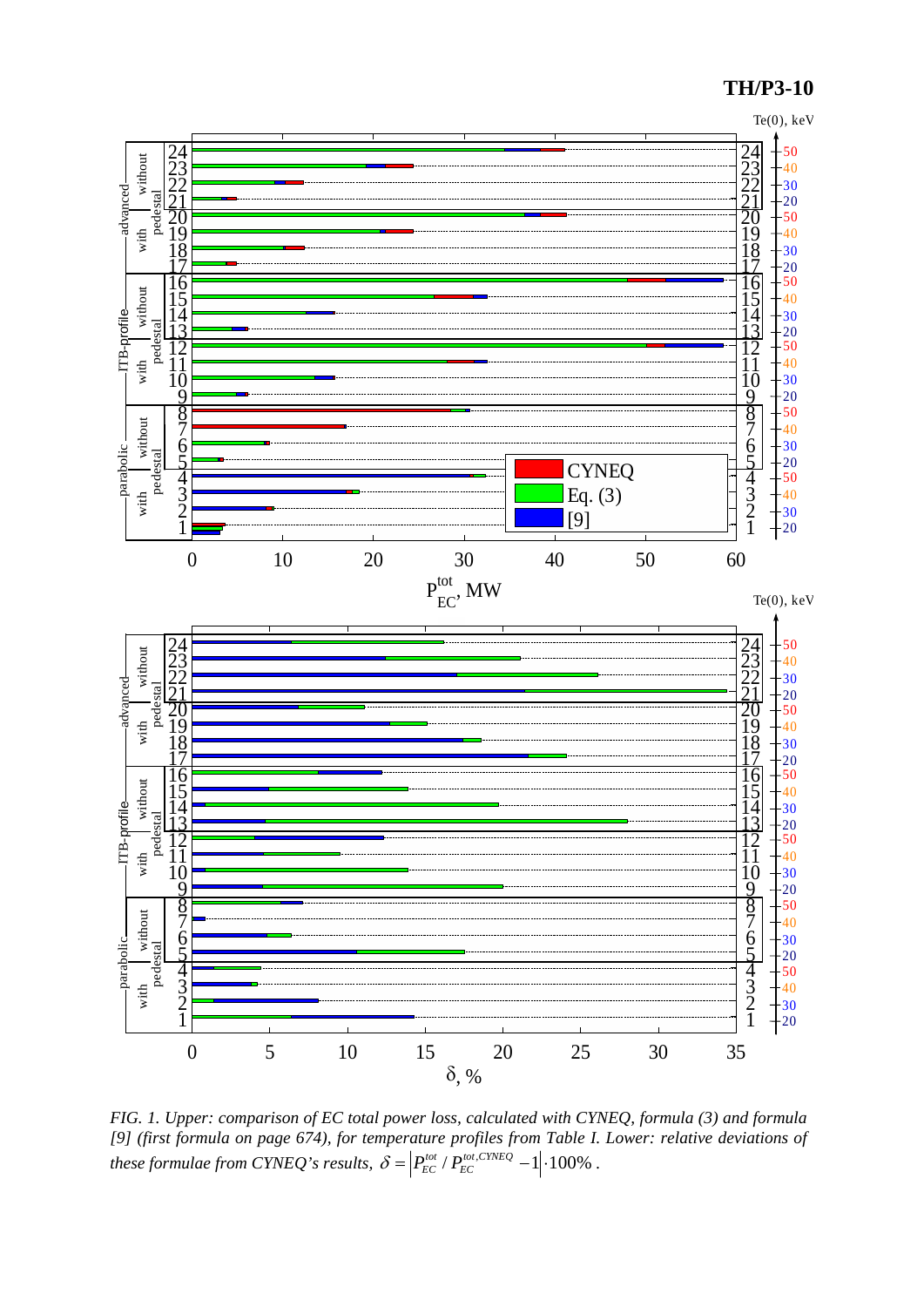# **TH/P3-10**

#### **3. Universal Shape of Spatial Profile of Power Loss**

The shape of the  $P_{EC}(\rho)$  profile is defined as a normalized profile,  $P_{EC}(\rho)/P_{EC}^{tot}$ , where  $P_{EC}^{tot}$  is the volume-integrated EC power loss, while the shapes of electron density and temperature profiles are defined, respectively, as  $n_e(\rho)/\langle n_e \rangle$  and  $T_e(\rho)/\langle T_e \rangle$ , where  $\langle \rangle$  denotes volumeaveraging.



*FIG.* 2. The normalized profiles of the net radiated power,  $P_{EC}(\rho)/P_{EC}^{tot}$ , for different values of volume*averaged temperature,*  $\langle T_e \rangle$ , and identical shapes of temperature profile,  $T_e(\rho)/\langle T_e \rangle$ , for the case of *parabolic T<sub>e</sub> profile with a pedestal and wall reflectivity*  $R_w = 0.6$  *and 0.9.* 



*FIG. 3. The same as in FIG. 2, but for the "advanced" Te profile (with and without pedestal), wall reflectivity*  $R_w = 0.8$ , and two slightly different  $n_e$  profiles.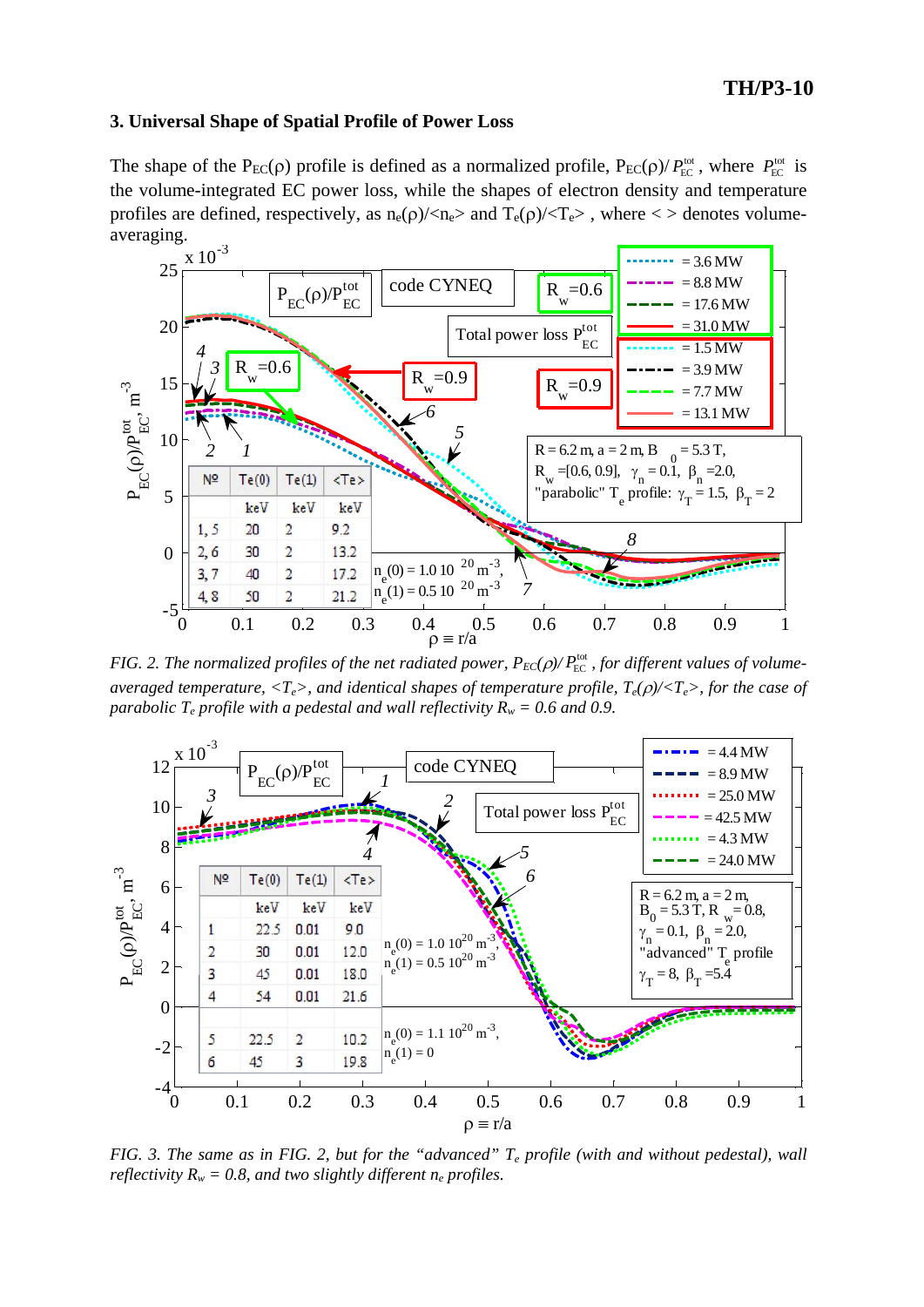## **TH/P3-10**

Figures 2,3 give a comparison of the normalized profiles for two different shapes of temperature profile (parabolic and "advanced") and three values of wall reflectivity. It is seen that the shape of the P<sub>EC</sub>(ρ) profiles for identical shape of temperature profile,  $T_e(\rho)/\langle T_e \rangle$ , appears to be very close for substantially different values of volume-averaged temperature,  $\langle T_e \rangle$ .

The degree of similarity of normalized profiles appears to quantify the accuracy of basic approximations used in CYNEQ because these (namely, isotropy of the radiation intensity, spatial homogeneity of intensity in the optically thin (outer) region, rather weak sensitivity of  $P_{EC}(\rho)$  to the definition of the boundary of this region in the { $\rho,\omega$ }-space) work better for higher  $R_w$  and not so steep profiles of plasma temperature and density. It is seen that in the plasma center the similarity is better for higher  $R_w$ , whereas in the region  $\rho = 0.3-0.7$ , where CYNEQ is less accurate, the similarity is worse for all the values of  $R_w$  (Figure 4). Note that the decrease of CYNEQ's accuracy in this region stems from the interpolation procedure between the optically thick core and the optically thin outer layer (which covers the entire plasma volume for a substantial part of frequency range responsible for major contribution to  $P_{EC}(\rho)$ , see Figs. 1,2 in [12]). This procedure is used in CYNEQ as an alternative to evaluation of the contribution of the optically thick core in CYTRAN [4] because the latter procedure formally gives a divergence of  $P_{EC}(\rho)$  at  $\rho=0$  and may overestimate  $P_{EC}(\rho)$  in the central plasma.

The above suggests the possibility of characterizing the accuracy of various numeric codes via comparing the universality of the shape of the  $P_{EC}(\rho)$  profiles.



*FIG. 4. The absolute value of the difference of the normalized profiles, obtained (for identical shapes of T<sub>e</sub> and n<sub>e</sub>, and equal values of*  $R_w$ *) by subtraction of the profile with the minimal*  $\langle T_e \rangle$ *. The difference of numbers in the curve's labels corresponds to the difference of curves with respective numbers in Figure 2 (left) and Figure 3 (right).*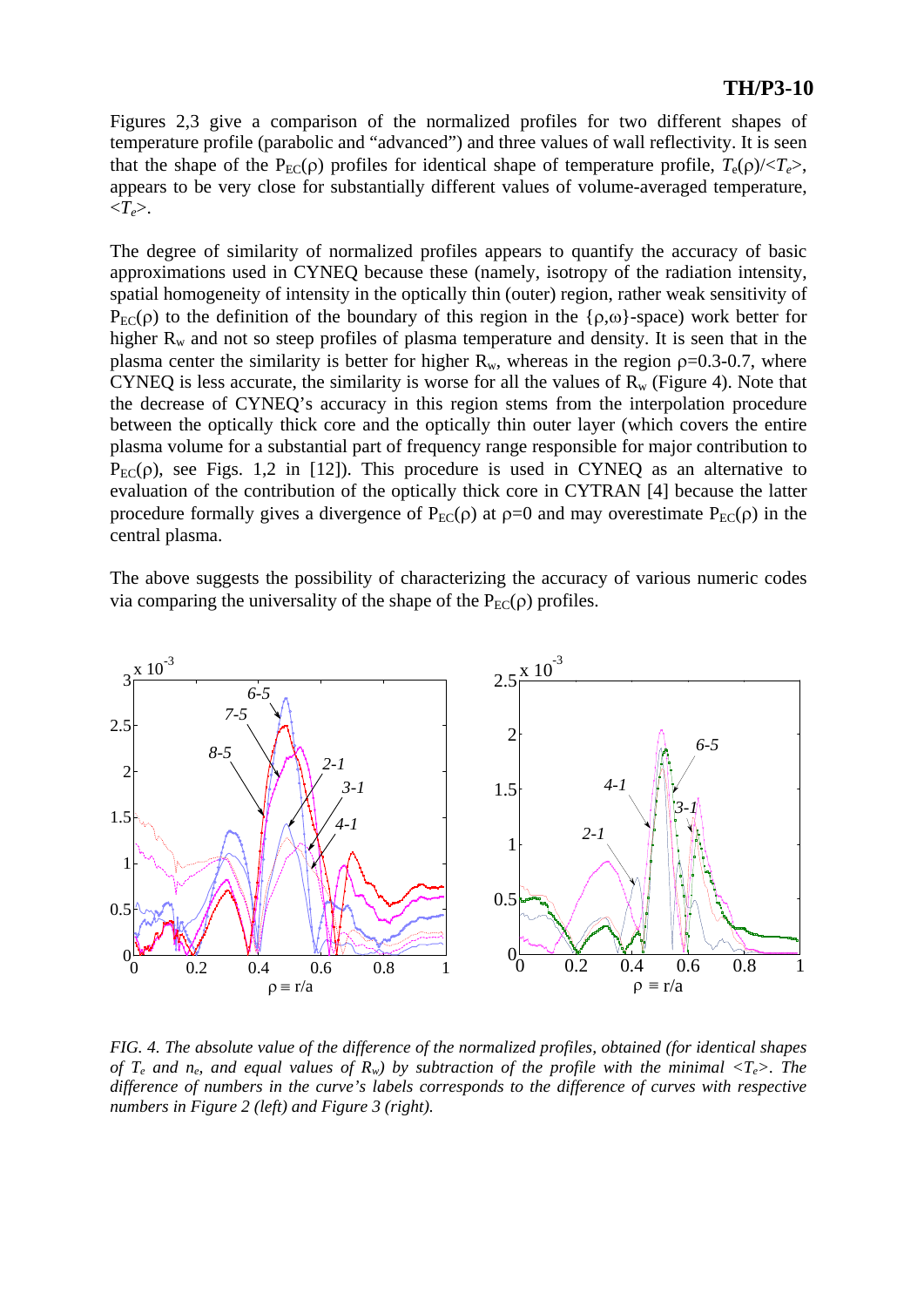#### **4. An Effective Wall Reflection Coefficient**

The comparison of the results within two cases, A and B (as defined in Sec.1), enabled the authors [2] to prove these cases to provide, respectively, the lower and upper bounds for  $P_{EC}(\rho)$ , including that for the modulus of  $P_{EC}(\rho)$ , inverted in sign in the plasma column periphery. The difference of these cases is caused by the various types of heat transfer (or, equivalently, various distribution the EC wave ray trajectories over plasma volume) under condition of the dominance of heat transfer at those radiation frequencies for which the mean free path of EC waves, as shown in [3-6], is comparable with, or longer than, the plasma effective minor radius. Indeed, in the case A, one has direct interaction of the hot center with the wall, because the rays from hot center return back from the wall after specular reflection in a circular cylinder with a minimal loss of energy in the periphery, whereas in the case B, because of diffuse reflection from the wall or of the geometry (toroid with non-circular crosssection), the ray from the hot center travels in the periphery (and heats it) as much as possible before coming back to the center. Besides causing the above-mentioned difference of the absolute values of the  $P_{EC}(\rho)$  profile, these features of heat transfer allow to indicate another quantitative link of the cases A and B: the hot center may "see" the wall with an effective coefficient of reflection which incorporates the type of reflection (diffusive or specular) and the geometry of the vacuum chamber. The best way to illustrate this feature is to take a steep *Te* profile with more or less uniform plateau in the center. This is the case for the "advanced" *Te* profile. Figure 5 gives a solution of the inverse problem of reconstructing the value of the wall reflectivity  $R_w$  for which in the central part of plasma the profile  $P_{EC}(\rho)$ , calculated with CYNEQ, coincides with the available result from EXACTEC for a given, obviously smaller value of *Rw*.



*FIG. 5. Approximate coincidence of the*  $P_{EC}(\rho)$  *profiles in the central plasma, calculated with the codes EXACTEC (the curves are taken from Fig. 3 in [6]) and CYNEQ, for the "advanced" Te profile (and other conditions of the curve 1 in Figure 3 herein) and different values of wall reflectivity Rw.*